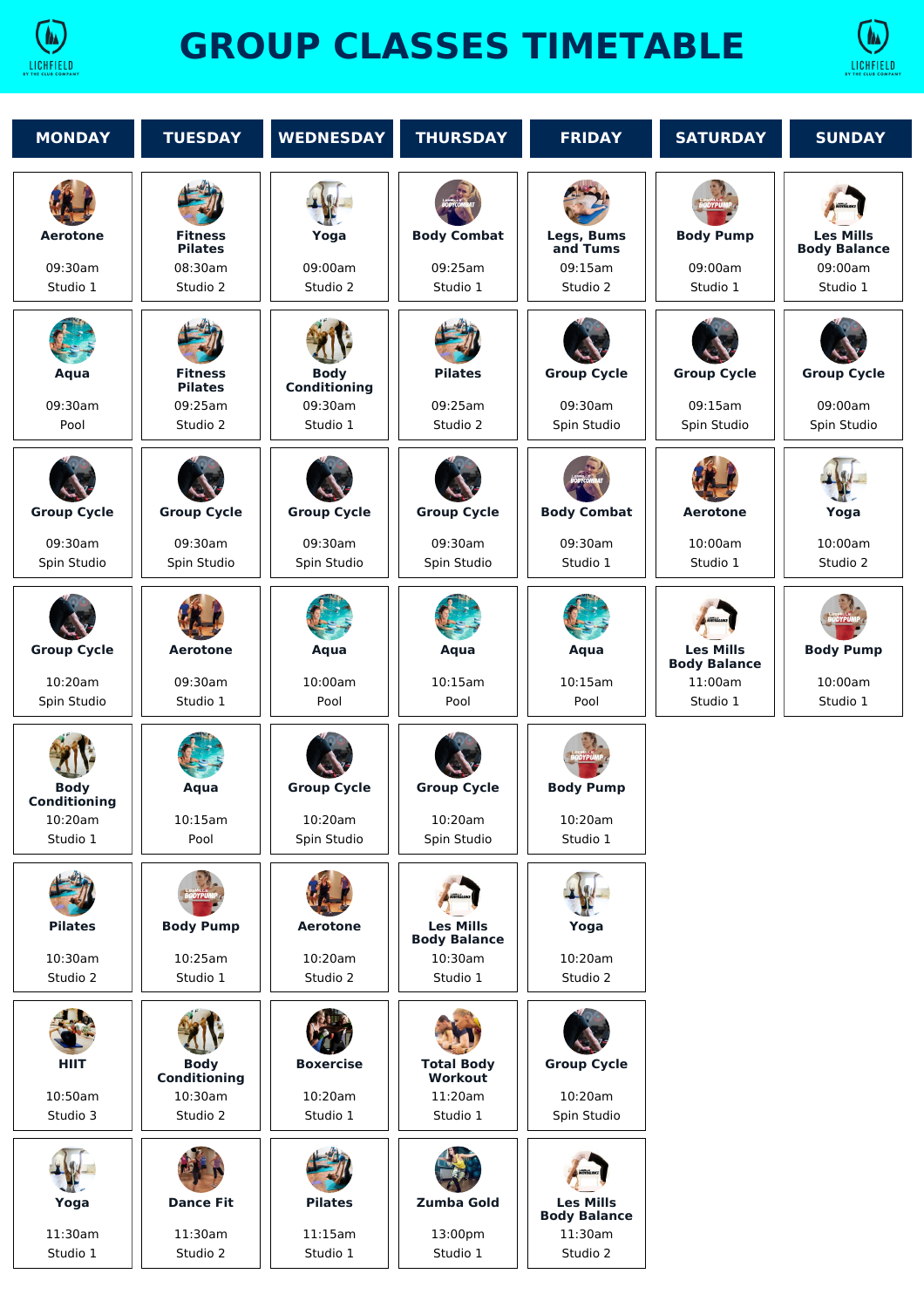

## **GROUP CLASSES TIMETABLE**



| <b>MONDAY</b>                                                  | <b>TUESDAY</b>                               | <b>WEDNESDAY</b>                                               | <b>THURSDAY</b>                              | <b>FRIDAY</b>                                        | <b>SATURDAY</b> | <b>SUNDAY</b> |
|----------------------------------------------------------------|----------------------------------------------|----------------------------------------------------------------|----------------------------------------------|------------------------------------------------------|-----------------|---------------|
| <b>Pilates</b><br>13:30pm<br>Studio 1                          | Yoga<br>12:35pm<br>Studio 1                  | <b>Functional</b><br><b>Circuits</b><br>11:15am<br>Studio 2    | Aqua<br>14:00pm<br>Pool                      | <b>Pilates</b><br>12:35pm<br>Studio 2                |                 |               |
| Aqua<br>15:00pm<br>Pool                                        | <b>Zumba Gold</b><br>12:35pm<br>Studio 2     | Yoga<br>12:35pm<br>Studio 1                                    | <b>Body Attack</b><br>18:00pm<br>Studio 1    | <b>Prime</b><br><b>Movers</b><br>12:35pm<br>Studio 1 |                 |               |
| <b>Body Combat</b><br>18:00pm<br>Studio 1                      | <b>Pilates</b><br>13:35pm<br>Studio 1        | Zumba Gold<br>12:35pm<br>Studio 2                              | <b>Body Combat</b><br>18:30pm<br>Studio 1    | Stretch &<br><b>Tone</b><br>13:30pm<br>Studio 1      |                 |               |
| <b>Les Mills</b><br><b>Body Balance</b><br>18:00pm<br>Studio 2 | <b>Group Cycle</b><br>16:45pm<br>Spin Studio | <b>Pilates</b><br>13:30pm<br>Studio 2                          | <b>Group Cycle</b><br>18:35pm<br>Spin Studio | Yoga<br>13:30pm<br>Studio 2                          |                 |               |
| <b>Body Pump</b><br>18:55pm<br>Studio 1                        | <b>Group Cycle</b><br>17:45pm<br>Spin Studio | <b>Group Cycle</b><br>17:45pm<br>Spin Studio                   | Aqua<br>19:10pm<br>Pool                      | <b>Boxercise</b><br>18:00pm<br>Studio 1              |                 |               |
|                                                                | <b>HIIT</b><br>18:00pm<br>Studio 1           | <b>Boxercise</b><br>18:00pm<br>Studio 1                        |                                              |                                                      |                 |               |
|                                                                | Yoga<br>18:50pm<br>Studio 1                  | <b>Les Mills</b><br><b>Body Balance</b><br>18:00pm<br>Studio 2 |                                              |                                                      |                 |               |
|                                                                |                                              | <b>Body Pump</b><br>18:50pm<br>Studio 1                        |                                              |                                                      |                 |               |